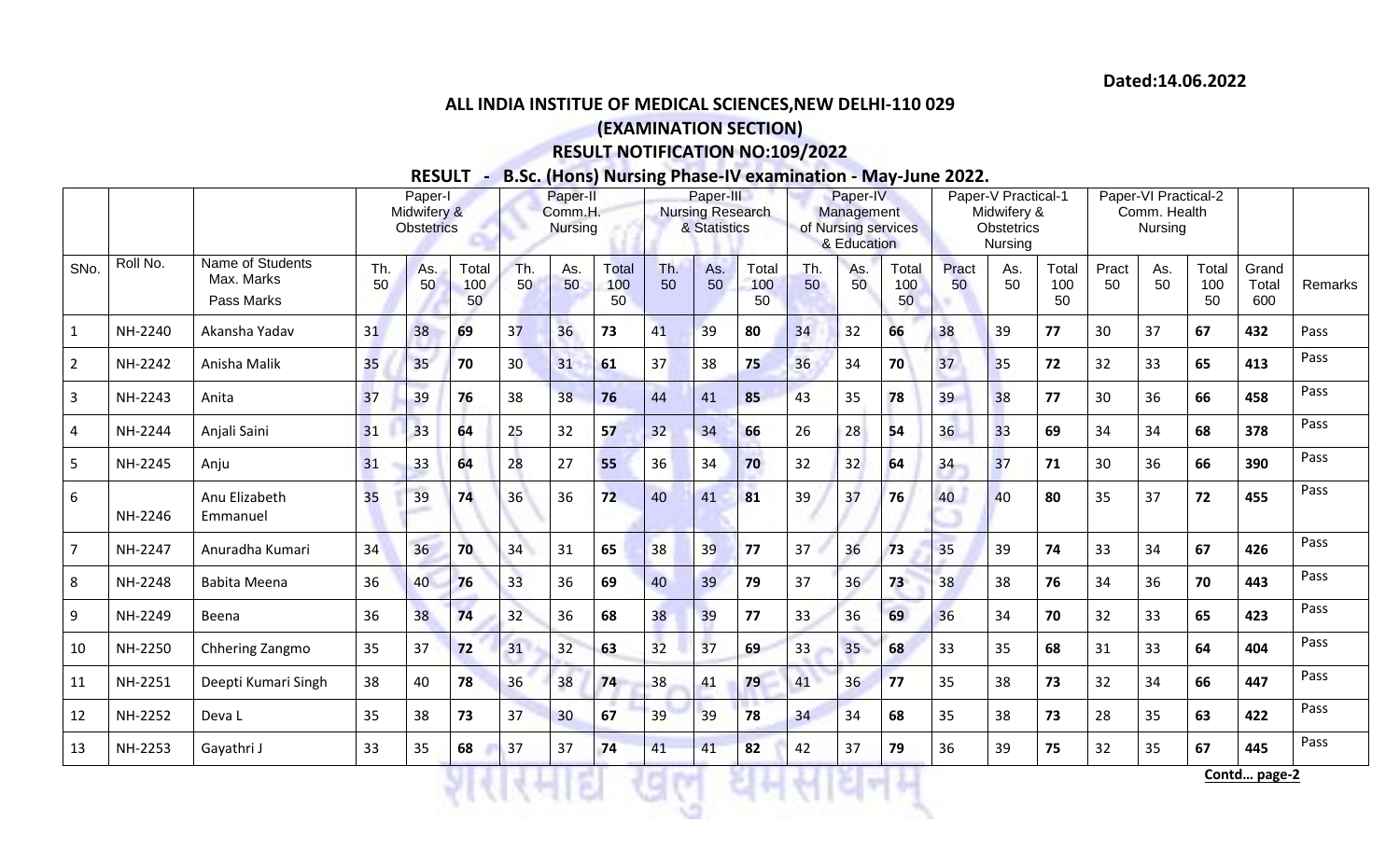|      |          |                                              | Paper-I<br>Midwifery &<br>Obstetrics |           |                    | Paper-II<br>Comm.H.<br><b>Nursing</b> |           |                    | Paper-III<br><b>Nursing Research</b><br>& Statistics |           |                           | Paper-IV<br>Management<br>of Nursing services<br>& Education |           |                    | Paper-V Practical-1<br>Midwifery &<br>Obstetrics<br>Nursing |           |                    | Paper-VI Practical-2<br>Comm. Health<br>Nursing |           |                    |                       |         |
|------|----------|----------------------------------------------|--------------------------------------|-----------|--------------------|---------------------------------------|-----------|--------------------|------------------------------------------------------|-----------|---------------------------|--------------------------------------------------------------|-----------|--------------------|-------------------------------------------------------------|-----------|--------------------|-------------------------------------------------|-----------|--------------------|-----------------------|---------|
| SNo. | Roll No. | Name of Students<br>Max. Marks<br>Pass Marks | Th.<br>50                            | As.<br>50 | Total<br>100<br>50 | Th.<br>50                             | As.<br>50 | Total<br>100<br>50 | Th.<br>50                                            | As.<br>50 | <b>Total</b><br>100<br>50 | Th.<br>50                                                    | As.<br>50 | Total<br>100<br>50 | Pract<br>50                                                 | As.<br>50 | Total<br>100<br>50 | Pract<br>50                                     | As.<br>50 | Total<br>100<br>50 | Grand<br>Total<br>600 | Remarks |
| 14   | NH-2254  | Harpreet Kaur Sandhu                         | 28                                   | 33        | 61                 | 33                                    | 31        | 64                 | 33                                                   | 38        | 71                        | 40                                                           | 32        | 72                 | 32                                                          | 36        | 68                 | 27                                              | 36        | 63                 | 399                   | Pass    |
| 15   | NH-2255  | Kajal Kumari                                 | 33                                   | 36        | 69                 | 32                                    | 30        | 62                 | 36                                                   | 37        | 73                        | 35                                                           | 35        | 70                 | 33                                                          | 35        | 68                 | 31                                              | 34        | 65                 | 407                   | Pass    |
| 16   | NH-2256  | Kiran Jalwaniya                              | 28                                   | 33        | 61                 | 29                                    | 27        | 56                 | 28                                                   | 35        | 63                        | 38                                                           | 35        | 73                 | 34                                                          | 34        | 68                 | 28                                              | 35        | 63                 | 384                   | Pass    |
| 17   | NH-2257  | Komal Jangir                                 | 29                                   | 35        | 64                 | 34                                    | 30        | 64                 | 36                                                   | 38        | 74                        | 34                                                           | 36        | 70                 | 29                                                          | 33        | 62                 | 32                                              | 34        | 66                 | 400                   | Pass    |
| 18   | NH-2259  | Manisha Kumari                               | 33                                   | 35        | 68                 | 31                                    | 30        | 61                 | 39                                                   | 41        | 80                        | 35                                                           | 34        | 69                 | 33                                                          | 38        | 71                 | 26                                              | 33        | 59                 | 408                   | Pass    |
| 19   | NH-2260  | Meenu                                        | 35                                   | 35        | 70                 | 37                                    | 33        | 70                 | 39                                                   | 41        | 80                        | 39                                                           | 38        | 77                 | 32                                                          | 39        | 71                 | 33                                              | 33        | 66                 | 434                   | Pass    |
| 20   | NH-2261  | Mohini Sharma                                | 26                                   | 32        | 58                 | 33                                    | 31        | 64                 | 35                                                   | 35        | 70                        | 37                                                           | 31        | 68                 | 31                                                          | 38        | 69                 | 33                                              | 32        | 65                 | 394                   | Pass    |
| 21   | NH-2263  | Neelam Kumari                                | 28                                   | 33        | 61                 | 32                                    | 31        | 63                 | 27                                                   | 35        | 62                        | 31                                                           | 31        | 62                 | 30                                                          | 38        | 68                 | 31                                              | 32        | 63                 | 379                   | Pass    |
| 22   | NH-2266  | Pooja Rani                                   | 31                                   | 35        | 66                 | 33                                    | 31        | 64                 | 37                                                   | 38        | 75                        | 37                                                           | 35        | 72                 | 28                                                          | 35        | 63                 | 29                                              | 32        | 61                 | 401                   | Pass    |
| 23   | NH-2267  | Pratibha Singh Meena                         | 34                                   | 34        | 68                 | 31                                    | 33        | 64                 | 35                                                   | 37        | 72                        | 35                                                           | 34        | 69                 | 34                                                          | 35        | 69                 | 28                                              | 34        | 62                 | 404                   | Pass    |
| 24   | NH-2268  | <b>Preity Singh</b>                          | 33 <sup>2</sup>                      | 36        | 69                 | 32                                    | 32        | 64                 | 33                                                   | 38        | 71                        | 41                                                           | 36        | 77                 | 35                                                          | 36        | 71                 | 33                                              | 35        | 68                 | 420                   | Pass    |
| 25   | NH-2269  | Priyanka Choudhary                           | 33                                   | 36        | 69                 | 27                                    | 34        | 61                 | 35                                                   | 40        | 75                        | 33                                                           | 35        | 68                 | 28                                                          | 34        | 62                 | 31                                              | 35        | 66                 | 401                   | Pass    |
| 26   | NH-2270  | Puja Kumari                                  | 30                                   | 32        | 62                 | 30                                    | 31        | 61                 | 34                                                   | 38        | 72                        | 37                                                           | 36        | 73                 | 29                                                          | 35        | 64                 | 31                                              | 35        | 66                 | 398                   | Pass    |
| 27   | NH-2273  | Rimsha Akhtar                                | 34                                   | 36        | 70                 | 32                                    | 30        | 62                 | 39                                                   | 39        | 78                        | 39                                                           | 34        | 73                 | 36                                                          | 34        | 70                 | 31                                              | 33        | 64                 | 417                   | Pass    |
| 28   | NH-2274  | Rubi Kumari                                  | 29                                   | 29        | 58                 | 28                                    | 28        | 56                 | 27                                                   | 35        | 62                        | 35                                                           | 31        | 66                 | 28                                                          | 34        | 62                 | 32                                              | 35        | 67                 | 371                   | Pass    |
| 29   | NH-2277  | Sandra Shaju                                 | 32                                   | 39        | 71                 | 35                                    | 34        | 69                 | 38                                                   | 39        | 77                        | 38                                                           | 37        | 75                 | 36                                                          | 37        | 73                 | 32                                              | 38        | 70                 | 435                   | Pass    |
| 30   | NH-2278  | Sanju Kumari                                 | 33                                   | 31        | 64                 | 39                                    | 32        | 71                 | 39                                                   | 39        | 78                        | 40                                                           | 35        | 75                 | 28                                                          | 36        | 64                 | 32                                              | 35        | 67                 | 419                   | Pass    |

**Page- 2 RESULT - B.Sc. (Hons) Nursing Phase-IV examination - May-June 2022.**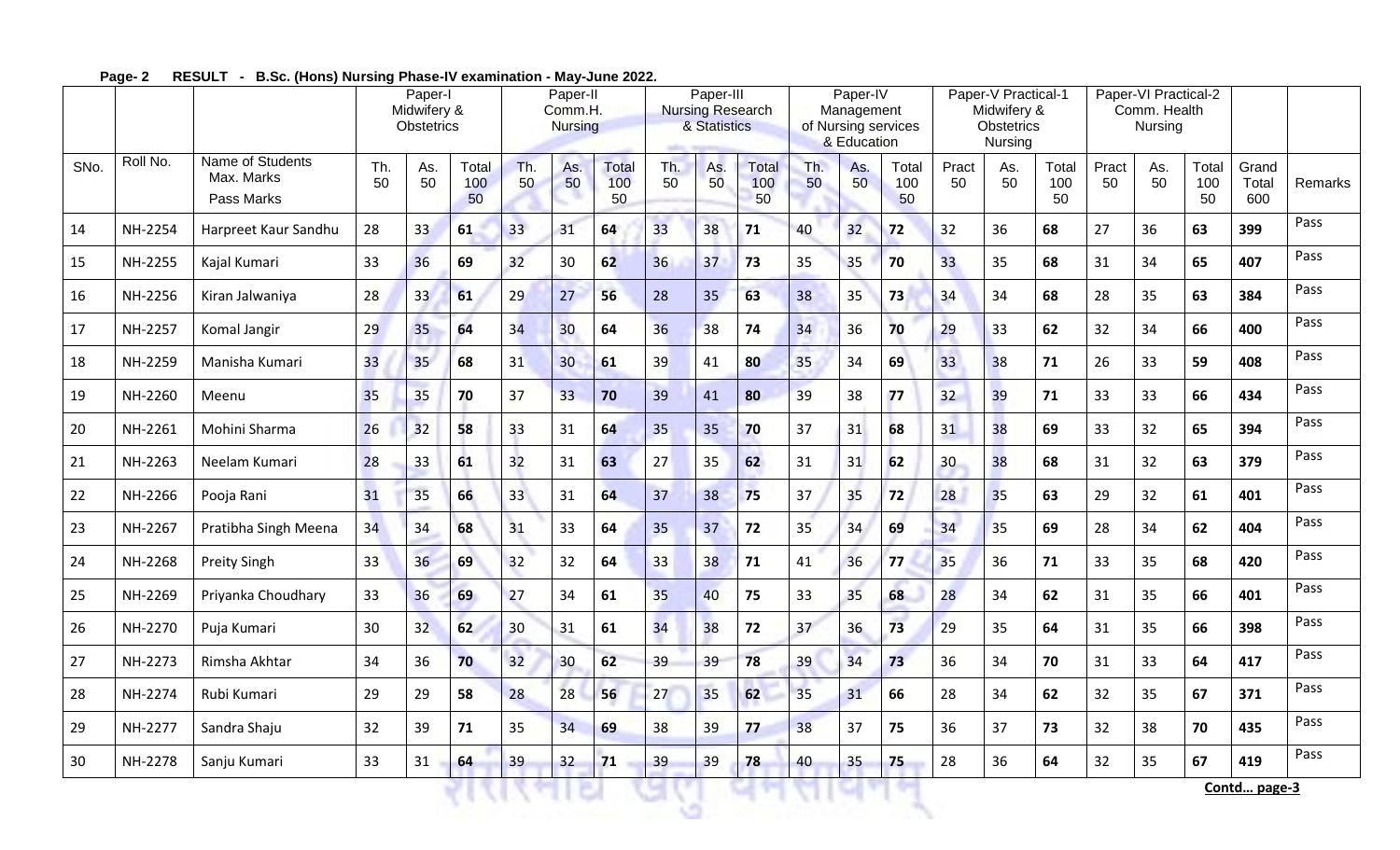|      |          |                                              | Paper-I<br>Midwifery &<br>Obstetrics |           |                    | Paper-II<br>Comm.H.<br><b>Nursing</b> |           |                    | Paper-III<br><b>Nursing Research</b><br>& Statistics |           |                           | Paper-IV<br>Management<br>of Nursing services<br>& Education |           |                    | Paper-V Practical-1<br>Midwifery &<br>Obstetrics<br>Nursing |           |                    | Paper-VI Practical-2<br>Comm. Health<br>Nursing |           |                    |                       |         |
|------|----------|----------------------------------------------|--------------------------------------|-----------|--------------------|---------------------------------------|-----------|--------------------|------------------------------------------------------|-----------|---------------------------|--------------------------------------------------------------|-----------|--------------------|-------------------------------------------------------------|-----------|--------------------|-------------------------------------------------|-----------|--------------------|-----------------------|---------|
| SNo. | Roll No. | Name of Students<br>Max. Marks<br>Pass Marks | Th.<br>50                            | As.<br>50 | Total<br>100<br>50 | Th.<br>50                             | As.<br>50 | Total<br>100<br>50 | Th.<br>50                                            | As.<br>50 | <b>Total</b><br>100<br>50 | Th.<br>50                                                    | As.<br>50 | Total<br>100<br>50 | Pract<br>50                                                 | As.<br>50 | Total<br>100<br>50 | Pract<br>50                                     | As.<br>50 | Total<br>100<br>50 | Grand<br>Total<br>600 | Remarks |
| 31   | NH-2279  | Saroj Samota                                 | 34                                   | 36        | 70                 | 35 <sub>2</sub>                       | 32        | 67                 | 34                                                   | 37        | 71                        | 39                                                           | 37        | 76                 | 31                                                          | 35        | 66                 | 29                                              | 34        | 63                 | 413                   | Pass    |
| 32   | NH-2280  | Savita Kumari                                | 28                                   | 34        | 62                 | 31                                    | 33        | 64                 | 31                                                   | 37        | 68                        | 30                                                           | 33        | 63                 | 32                                                          | 34        | 66                 | 28                                              | 33        | 61                 | 384                   | Pass    |
| 33   | NH-2282  | Sheetal                                      | 28                                   | 35        | 63                 | 34                                    | 35        | 69                 | 34                                                   | 40        | 74                        | 35                                                           | 33        | 68                 | 36                                                          | 33        | 69                 | 27                                              | 35        | 62                 | 405                   | Pass    |
| 34   | NH-2283  | Shivbala Rajput                              | 33                                   | 40        | 73                 | 33                                    | 35        | 68                 | 37                                                   | 38        | 75                        | 38                                                           | 36        | 74                 | 33                                                          | 38        | 71                 | 32                                              | 35        | 67                 | 428                   | Pass    |
| 35   | NH-2284  | Shruti                                       | 34                                   | 39        | 73                 | 31                                    | 34        | 65                 | 34                                                   | 41        | 75                        | 37                                                           | 37        | 74                 | 36                                                          | 35        | 71                 | 32                                              | 36        | 68                 | 426                   | Pass    |
| 36   | NH-2285  | Shweta                                       | 35                                   | 40        | 75                 | 35                                    | 33        | 68                 | 36                                                   | 42        | 78                        | 38                                                           | 38        | 76                 | 38                                                          | 36        | 74                 | 33                                              | 34        | 67                 | 438                   | Pass    |
| 37   | NH-2286  | Shweta                                       | 35                                   | 40        | 75                 | 35                                    | 35        | 70                 | 39                                                   | 42        | 81                        | 38                                                           | 38        | 76                 | 40                                                          | 40        | 80                 | 33                                              | 37        | 70                 | 452                   | Pass    |
| 38   | NH-2288  | Sneha Shaji                                  | 31                                   | 37        | 68                 | 35                                    | 32        | 67                 | 33                                                   | 38        | 71                        | 33                                                           | 33        | 66                 | 38                                                          | 36        | 74                 | 33                                              | 36        | 69                 | 415                   | Pass    |
| 39   | NH-2291  | Swati Solanki                                | 36                                   | 33        | 69                 | 36                                    | 31        | 67                 | 31                                                   | 40        | 71                        | 41                                                           | 35        | 76                 | 32                                                          | 35        | 67                 | 29                                              | 35        | 64                 | 414                   | Pass    |
| 40   | NH-2292  | Tanvi Jain                                   | 35                                   | 39        | 74                 | 35                                    | 33        | 68                 | 41                                                   | 42        | 83                        | 36                                                           | 35        | 71                 | 34                                                          | 37        | 71                 | 32                                              | 36        | 68                 | 435                   | Pass    |
| 41   | NH-2293  | Taruna                                       | 33                                   | 33        | 66                 | 36                                    | 31        | 67                 | 37                                                   | 37        | 74                        | 35                                                           | 34        | 69                 | 31                                                          | 36        | 67                 | 31                                              | 35        | 66                 | 409                   | Pass    |
| 42   | NH-2294  | Vishakha                                     | 34                                   | 34        | 68                 | 36                                    | 34        | 70                 | 39                                                   | 40        | 79                        | 28                                                           | 35        | 63                 | 33                                                          | 36        | 69                 | 34                                              | 36        | 70                 | 419                   | Pass    |
| 43   | NH-2295  | Aleesa Manuel                                | 35                                   | 37        | 72                 | 37                                    | 36        | 73                 | 42                                                   | 42        | 84                        | 40                                                           | 38        | 78                 | 42                                                          | 40        | 82                 | 34                                              | 36        | 70                 | 459                   | Pass    |
| 44   | NH-2296  | Anjali Gupta                                 | 32                                   | 31        | 63                 | 34                                    | 32        | 66                 | 33                                                   | 39        | 72                        | 34                                                           | 34        | 68                 | 32                                                          | 33        | 65                 | 30                                              | 34        | 64                 | 398                   | Pass    |
| 45   | NH-2297  | Drishti Sagar                                | 32                                   | 32        | 64                 | 33                                    | 33        | 66                 | 32                                                   | 39        | $71$                      | 33                                                           | 35        | 68                 | 29                                                          | 35        | 64                 | 29                                              | 35        | 64                 | 397                   | Pass    |
| 46   | NH-2298  | Iram Fatma                                   | 34                                   | 37        | 71                 | 34                                    | 35        | 69                 | 36                                                   | 40        | 76                        | 34                                                           | 35        | 69                 | 32                                                          | 39        | 71                 | 35                                              | 35        | 70                 | 426                   | Pass    |
| 47   | NH-2299  | Jagrity Kashyap                              | 35                                   | 31        | 66                 | 39                                    | 35        | 74                 | 39                                                   | 40        | 79                        | 34                                                           | 37        | 71                 | 34                                                          | 36        | 70                 | 34                                              | 35        | 69                 | 429                   | Pass    |

**Page- 3 RESULT - B.Sc. (Hons) Nursing Phase-IV examination - May-June 2022.**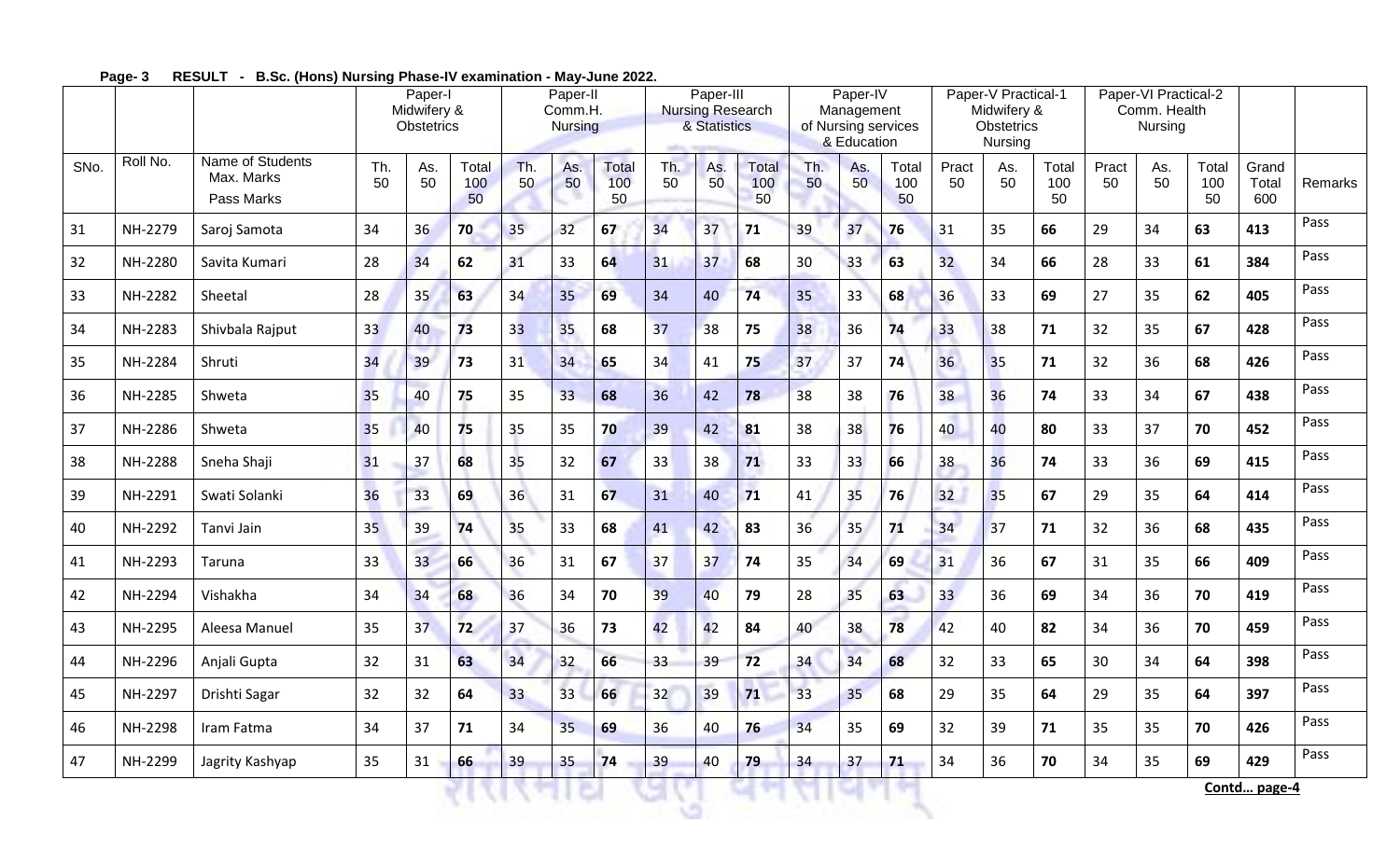|      |          |                                              | Paper-I<br>Midwifery &<br>Obstetrics |           |                    | Paper-II<br>Comm.H.<br><b>Nursing</b> |                 |                    | Paper-III<br><b>Nursing Research</b><br>& Statistics |           |                           | Paper-IV<br>Management<br>of Nursing services<br>& Education |                 |                    | Paper-V Practical-1<br>Midwifery &<br>Obstetrics<br>Nursing |           |                    | Paper-VI Practical-2<br>Comm. Health<br>Nursing |           |                    |                       |         |
|------|----------|----------------------------------------------|--------------------------------------|-----------|--------------------|---------------------------------------|-----------------|--------------------|------------------------------------------------------|-----------|---------------------------|--------------------------------------------------------------|-----------------|--------------------|-------------------------------------------------------------|-----------|--------------------|-------------------------------------------------|-----------|--------------------|-----------------------|---------|
| SNo. | Roll No. | Name of Students<br>Max. Marks<br>Pass Marks | Th.<br>50                            | As.<br>50 | Total<br>100<br>50 | Th.<br>50                             | As.<br>50       | Total<br>100<br>50 | Th.<br>50                                            | As.<br>50 | <b>Total</b><br>100<br>50 | Th.<br>50                                                    | As.<br>50       | Total<br>100<br>50 | Pract<br>50                                                 | As.<br>50 | Total<br>100<br>50 | Pract<br>50                                     | As.<br>50 | Total<br>100<br>50 | Grand<br>Total<br>600 | Remarks |
| 48   | NH-2300  | Kajal                                        | 35                                   | 32        | 67                 | 36                                    | 30              | 66                 | 37                                                   | 39        | 76                        | 36                                                           | 33              | 69                 | 34                                                          | 34        | 68                 | 31                                              | 33        | 64                 | 410                   | Pass    |
| 49   | NH-2301  | Kanchan Kumari                               | 35                                   | 38        | 73                 | 35                                    | 36              | 71                 | 37                                                   | 40        | 77                        | 35                                                           | 37              | 72                 | 34                                                          | 35        | 69                 | 31                                              | 33        | 64                 | 426                   | Pass    |
| 50   | NH-2302  | Komal                                        | 33                                   | 33        | 66                 | 34                                    | 34              | 68                 | 37                                                   | 41        | 78                        | 35                                                           | 34              | 69                 | 36                                                          | 31        | 67                 | 33                                              | 34        | 67                 | 415                   | Pass    |
| 51   | NH-2303  | Krishnendu S                                 | 30 <sup>°</sup>                      | 32        | 62                 | 34                                    | 30 <sub>o</sub> | 64                 | 34                                                   | 36        | 70                        | 35                                                           | 32              | 67                 | 36                                                          | 39        | 75                 | 32                                              | 35        | 67                 | 405                   | Pass    |
| 52   | NH-2304  | Lima Rose Paul                               | 36                                   | 38        | 74                 | 34                                    | 34              | 68                 | 39                                                   | 42        | 81                        | 41                                                           | 37              | 78                 | 40                                                          | 40        | 80                 | 33                                              | 34        | 67                 | 448                   | Pass    |
| 53   | NH-2305  | Mamta Maal                                   | 36                                   | 29        | 65                 | 30                                    | 31              | 61                 | 32                                                   | 38        | 70                        | 37                                                           | 31              | 68                 | 35                                                          | 38        | 73                 | 31                                              | 32        | 63                 | 400                   | Pass    |
| 54   | NH-2307  | Mansi                                        | 34                                   | 32        | 66                 | 28                                    | 30              | 58                 | 33                                                   | 37        | 70                        | 37                                                           | 36              | 73                 | 35                                                          | 35        | 70                 | 30                                              | 34        | 64                 | 401                   | Pass    |
| 55   | NH-2308  | Namita Negi                                  | 30 <sub>o</sub>                      | 35        | 65                 | 28                                    | 30              | 58                 | 31                                                   | 36        | 67                        | 36                                                           | 31              | 67                 | 34                                                          | 37        | 71                 | 31                                              | 33        | 64                 | 392                   | Pass    |
| 56   | NH-2309  | Neetu Shekhawat                              | 34                                   | 34        | 68                 | 34                                    | 32              | 66                 | 37                                                   | 38        | 75                        | 32                                                           | 33              | 65                 | 36                                                          | 36        | 72                 | 34                                              | 33        | 67                 | 413                   | Pass    |
| 57   | NH-2310  | Priti Singh                                  | 34                                   | 30        | 64                 | 29                                    | 28              | 57                 | 31                                                   | 36        | 67                        | 36                                                           | 35              | 71                 | 33                                                          | 36        | 69                 | 36                                              | 34        | 70                 | 398                   | Pass    |
| 58   | NH-2311  | Sakshi                                       | 36                                   | 38        | 74                 | 34                                    | 35              | 69                 | 40                                                   | 42        | 82                        | 39                                                           | 36              | 75                 | 38                                                          | 38        | 76                 | 36                                              | 32        | 68                 | 444                   | Pass    |
| 59   | NH-2312  | Shweta Pal                                   | 34                                   | 32        | 66                 | 33                                    | 33              | 66                 | 36                                                   | 38        | 74                        | 36                                                           | 30 <sub>o</sub> | 66                 | 28                                                          | 33        | 61                 | 30                                              | 32        | 62                 | 395                   | Pass    |
| 60   | NH-2313  | Sohini Das Sharma                            | 35                                   | 37        | 72                 | 31                                    | 34              | 65                 | 35                                                   | 42        | 77                        | 39                                                           | 36              | 75                 | 34                                                          | 39        | 73                 | 35                                              | 35        | 70                 | 432                   | Pass    |
| 61   | NH-2314  | Aakrati Rajput                               | 34                                   | 34        | 68                 | 34                                    | 34              | 68                 | 34                                                   | 40        | 74                        | 37                                                           | 36              | 73                 | 34                                                          | 35        | 69                 | 35                                              | 33        | 68                 | 420                   | Pass    |
| 62   | NH-2315  | Abha Singh                                   | 33                                   | 37        | 70                 | 32 <sup>2</sup>                       | 32              | 64                 | 35                                                   | 40        | 75                        | 40                                                           | 35              | 75                 | 32                                                          | 33        | 65                 | 30                                              | 31        | 61                 | 410                   | Pass    |
| 63   | NH-2316  | Ankur                                        | 33                                   | 32        | 65                 | 34                                    | 34              | 68                 | 40                                                   | 40        | 80                        | 40                                                           | 34              | 74                 | 36                                                          | 37        | 73                 | 34                                              | 32        | 66                 | 426                   | Pass    |

**Page- 4 RESULT - B.Sc. (Hons) Nursing Phase-IV examination - May-June 2022.**

**TV** 

 $-1$ 

शरीरमाद्य खल धर्मसाधनम्